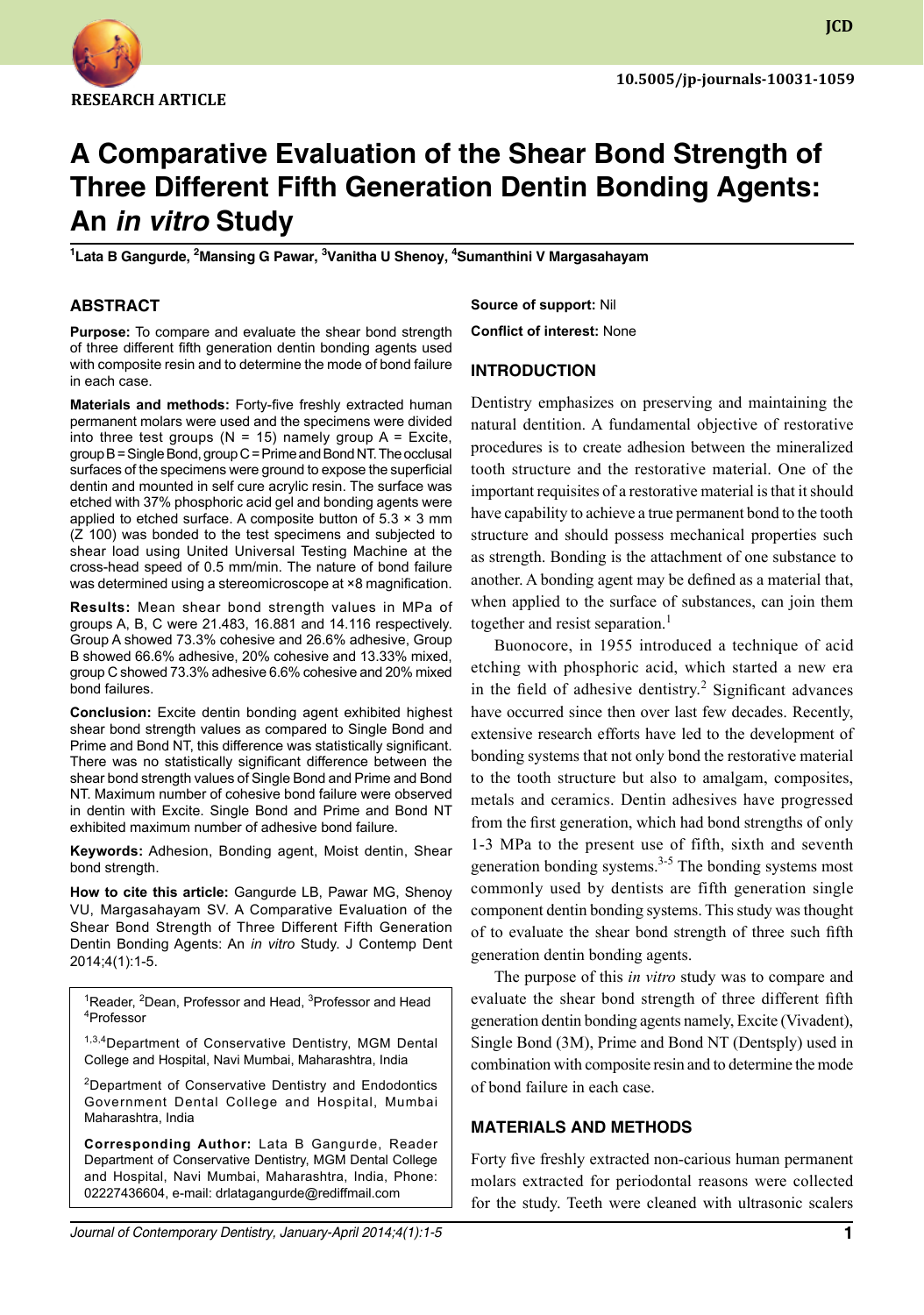to remove all debris, stains and calculus and stored in distilled water at room temperature. The occlusal surfaces of the specimens were ground to expose the superficial dentin with the straight diamond point with water coolant. The specimens were then further wet ground with 180 grit silicon carbide carborundum paper, thus obtaining a flat ground occlusal surface perpendicular to the long axis of the tooth. Test specimens were then mounted in chemically cured acrylic resin using silastic mold. Care was taken to expose the occlusal dentin. The blocks were then immersed in water to dissipate the exothermic heat of polymerization. All the prepared test specimens were then further dry and wet ground with 320, 400, 600 grit silicon carbide carborundum paper respectively. All the prepared test specimens were then stored in distilled water. The specimens were then divided randomly into 3 groups (15 each), based on dentin bonding agents to be used in the study namely group  $A =$  Excite (Vivadent, Schaan /Liechtenstein), group B = Single Bond (3M Dental Products, USA), group  $C =$  Prime and Bond NT (Denstply, USA). The composition of dentin bonding agents and composite resin used in the study are as shown in Table 1. The surface of each specimen was etched with 37% phosphoric acid gel for 15 seconds, rinsed with water spray for 20 seconds and excess water was removed by blotting with a moist cotton pellet so that the tooth surface was left visibly moist. Bonding agents were then applied to the etched dentin surface according to the manufacturer's instructions and light cured for 20 seconds using the visible light curing unit. The light cured composite resin Z 100 (3M Dental Products, USA) was then placed on occlusal surface to prepare a composite button of  $5.3 \times 3$  mm with the help of silastic mold and was light cured for 40 seconds (Fig. 1). All the specimens were then stored in distilled water for 24 hours and subjected to shear load using United Universal Testing Machine (United Calibration Corp, 5802, Engineer Dr, Huntington Beach CA, Model No. STM. 20. PC, Serial No. 1294575) at the cross-head speed of 0.5 mm/min. The force was applied till the bond failure occurred. The maximum load to debond the specimen was recorded in Newtons. Shear bond strength was calculated in megapascal units (MPa) by the ratio of maximum load in

Newtons to the cross sectional area of the bonded interface in millimeters. After the shear bond testing, the debonded specimens of all the groups were examined under a stereomicroscope at ×8 magnification to determine the nature of bond failure. Observation were tabulated and statistical analysis was done using 't' test and  $p$ -value  $\leq 0.001$ .

## **RESULTS**

Group A containing Excite dentin bonding agent exhibited shear bond strength values in the range of 15.946- 24.367 MPa with a mean shear bond strength value of 21.4831 MPa. Group B containing Single Bond dentin bonding agent exhibited shear bond strength values in the range of 12.794-19.999 MPa with a mean shear bond strength value of 16.8814 MPa. Group C containing Prime and Bond NT dentin bonding agent exhibited shear bond strength values in the range of 9.380-17.726 MPa with a mean shear bond strength value of 14.116 MPa. The mean shear bond strength values in MPa is as shown in Graph 1. The mean and standard deviation value for shear bond strength in MPa of three groups are given in Table 2.

Based on statistical analysis, group A showed statistically significant difference in shear bond strength when compared with groups B and C. There was no statistically significant difference between the shear bond strength of groups B and C. The comparison between three groups is given in Table 3.

In group A, 73.3% of specimens showed cohesive bond failure (fig. 2) and 26.6% of them showed adhesive bond failure. Group B, specimens showed 66.6% adhesive failure (fig. 3) whereas 20% showed cohesive and 13.33% showed mixed failure (fig. 4). Group C showed 73.3% adhesive failures whereas cohesive failures and mixed failures were 6.6 and 20% respectively. The mode of bond failure of each group is presented in Table 4.

#### **DISCUSSION**

The foundation of adhesive dentistry was laid in 1955 when Buonocore proposed that the acids could be used to alter the

| Excite              | Single bond                  | Prime and Bond NT                     | Z 100 Composite resin                   |  |  |
|---------------------|------------------------------|---------------------------------------|-----------------------------------------|--|--|
| Phosphoric          | Water, ethanol.              | <b>PFNTA</b>                          | The matrix of this composite is         |  |  |
| acid acrylate.      | 2-hydroxyethyl methacrylate  | <b>UDMA</b>                           | a resin consisting of Bis-GMA           |  |  |
| dimethacrylates.    | (HEMA), bis-phenol A         | Butylated hydroxytoluene              | (bisphenol A diglycidyl ether           |  |  |
| HEMA, Bis-GMA.      | diglycidylmethacrylate       | 4-ethyl dimethacrylate amino benzoate | dimethacrylate) and TEGDMA              |  |  |
| highly dispersed    | (Bis-GMA), photoinitiator,   | Cetylamine hydroxyfluoride            | [tri (ethylene glycol) dimethacrylate]. |  |  |
| silicon dioxide.    | methacrylate functional      | Silica nano filler                    | This light-cured resin is filled with   |  |  |
| ethanol, catalysts, | copolymer of polyacrylic and | Camphoroguinone                       | 66% (volume) silica/zirconia. The       |  |  |
| stabilizers         | polyitaconic acid            | - Solvent                             | filler average particle size is 0.6 um  |  |  |
|                     |                              | - Acetone                             |                                         |  |  |

**Table 1:** Composition of bonding agent and composite used in this study

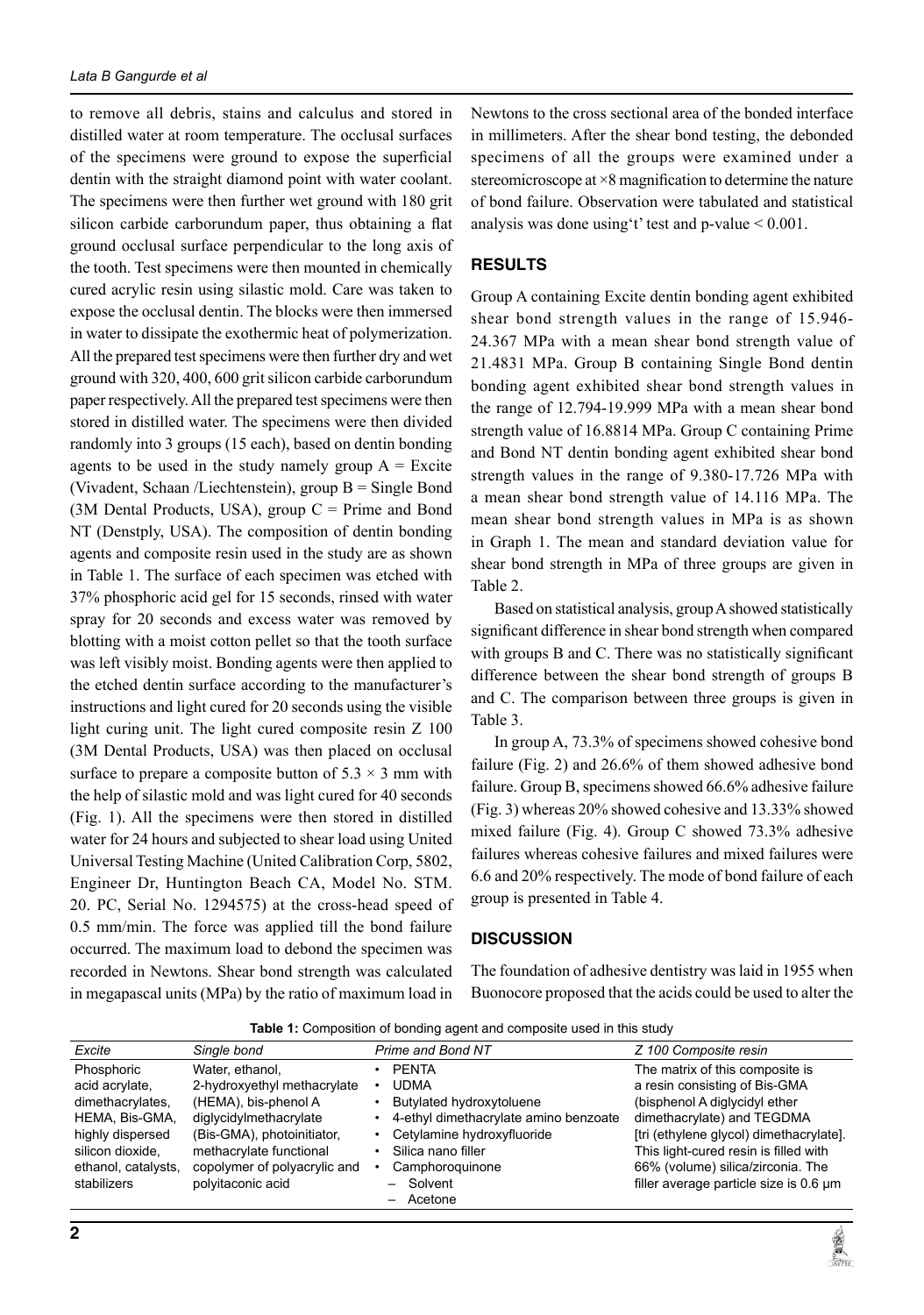surface of enamel, 'render it more receptive to adhesion'<sup>2</sup> He found that acrylic resin could be bonded to human enamel that was conditioned with 85% phosphoric acid for 30 seconds. Significant advances have occurred since then over past few decades. The bonding of Bis-GMA to etched enamel introduced esthetic restorations without the need for mechanical retention within cavity preparation. Early attempts to bond dentin resulted in poor bond strengths.<sup>6</sup> The improvements and current development in bonding agents resulted in different generations of dentin bonding systems.<sup>7</sup> Several studies clearly showed that current generation of dentin bonding systems provides higher bond strengths to dentin.<sup>3-5</sup>

The fifth generation of bonding system was developed to make the use of adhesive material more reliable for practitioners. It consists of two different types of adhesive materials, 'one bottle systems and self-etching primer bonding system'. In the present study, three fifth generation one bottle dentin bonding agents were used. These bonding agents have the combination of primer and adhesive into one solution which is to be applied after etching enamel



**Fig. 1:** Experimental groups of prepared specimens

and dentin simultaneously (total etch). These bonding agents create mechanical interlocking with etched dentin by means of resin tags, adhesive lateral branches and hybrid layer formation and show high bond strength values both to etched enamel and dentin. These bonding agents simplify clinical procedure by reducing the bonding step and thus



**Graph 1:** Mean shear bond strength in MPa (group A: Excite, group B: Single Bond, group C: Prime and Bond NT)



**Fig. 3:** Specimen showing adhesive failure



**Fig. 2:** Specimen showing cohesive failure

*Journal of Contemporary Dentistry, January-April 2014;4(1):1-5* **3**



**Fig. 4:** Specimen showing mixed failure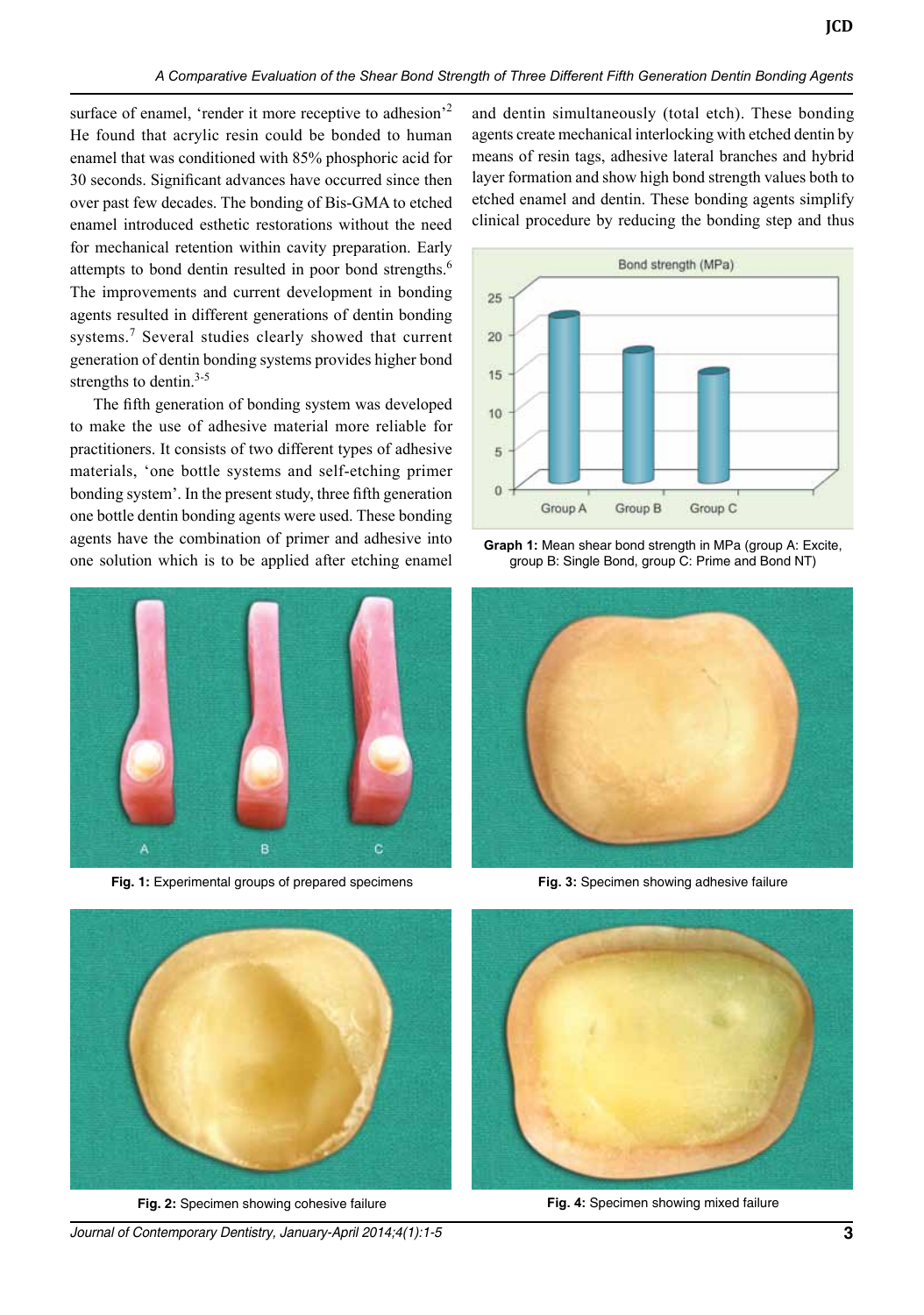working time and also help to prevent collagen collapse of demineralized dentin.

In the present study, group A showed highest bond strength with a mean of 21.483 MPa, when compared with specimens of groups B and C showing mean shear bond strength values of 16.881 MPa and 14.116 MPa respectively. Based on statistical analysis, group A showed statistically significant difference in shear bond strength when compared with groups B and C. There was no statistically significant difference between the shear bond strengths of groups B and C. The bonding agent, Excite contains hydroxyethylmetha acrylates (HEMA), dimethacrylates, phosphoric acid acrylates, highly dispersed silicone dioxide, initiators and stabilizers in an alcohol solution which reacts quickly and ensures long-term stability. Several studies reported that 2-HEMA monomer when applied to conditioned dentinal surface enhances the bond strength which is suggestive of highest bond strength of this group. $8-11$  Excite being based on an alcohol solvent, its application is more technique tolerant as it is less volatile than acetone and is not as greatly affected by the degree of dentin moisture. Acetone may lead to excessive dehydration of dentin and it evaporates quickly. Excite being acetone free solvent represents a good compromise between water and highly volatile solvent, such as acetone.

Single Bond contains a solution of water, ethanol, HEMA, Bis-GMA, dimethacrylates, photoinitiators, a methacrylate functional copolymer of polyacrylic and polyitaconic acid. The affinity of HEMA for dentin seems to be enhanced when it is combined with water displacing solvents like ethanol which can displace water from the dentin surface and permit infiltration of monomer through nanospaces of a

| Group        | <b>Bond strength</b> |           |                               |  |
|--------------|----------------------|-----------|-------------------------------|--|
|              | Mean                 | SD        | Range (min $\rightarrow$ max) |  |
| $A (N = 15)$ | 21.4831              | ±2.2762   | $15.946 \rightarrow 24.367$   |  |
| $B (N = 15)$ | 16.8814              | $+2.6422$ | $12.794 \rightarrow 19.999$   |  |
| $C (N = 15)$ | 14.1116              | ±2.9398   | $9.380 \rightarrow 17.726$    |  |

dense collagen web hence enhancing bond strength.<sup>16</sup> It has been suggested that the water in the composition of some adhesives would be able to reopen the collapsed network of collagen fibers on dry spots inadvertently left on the surface and prevent the formation of ghost hybrid layers.<sup>12,13</sup> The results of the shear bond strength obtained in the present study are in accordance with other studies reported in the literature. $14-16$ 

Prime and Bond NT is a acetone based adhesive and contains Di and Trimethacrylic resin, PENTA (dipentacrythritolpenta acrylate monophosphate), Nanofillers, Amorphous silicon dioxide photoinitiators, stabilizers, cetylamine hydrofluoride. It requires a moist dentin surface to produce adequate bonding. It acts as a water chaser and helps diffusion of primer into dentin and substrate.<sup>16</sup> It being sensitive to amount of water on the dentin surface, even a small amount of drying may have a significant role in reducing the bond strength. In shear bond strength studies of different versions of Prime and Bond NT such as Prime and Bond 2.0,<sup>17</sup> which has similar composition of Prime and Bond NT except for the addition of fluoride, Prime and Bond  $2.1<sup>15</sup>$  was comparable to the one used in the current study. However Jeorge P reported a lower shear bond strength of Prime and Bond 2.1 in their study.<sup>14</sup> Studies conducted by Vijay M, Mano CA showed the shear bond strength values for Single Bond and Prime and Bond NT are comparable with the results of present study.<sup>18</sup>

Following the shear bond strength testing, the debonded specimens of groups A, B, C were examined at  $8\times$ magnification using a stereomicroscope to determine the mode of bond failure between the adhesive material and dentin. Bond failure were recorded as adhesive (those occurred between dentin bonding agent and dentin), cohesive (those which occurred with in either the dentin, dentin bonding agent or composite resin) or mixed those which were a combination of adhesive and cohesive). The comparative evaluation of cohesive *vs* adhesive failure between the resin and dentin demonstrates excellent adhesive characteristics of newer dentin bonding systems.

| <b>Table 3:</b> Comparison of shear bond strength between groups |                 |         |           |              |  |
|------------------------------------------------------------------|-----------------|---------|-----------|--------------|--|
| Groups compared                                                  | Mean difference | SE      | ʻt' value | Significance |  |
| A vs B                                                           | 4.6017          | ±0.9320 | 4.9374    | p < 0.001    |  |
| A vs C                                                           | 7.3715          | ±0.9936 | 7.4189    | p < 0.001    |  |
| B vs C                                                           | 2.7698          | ±1.0563 | 2.26221   | p < 0.001    |  |

By 't' test p < 0.001

| <b>Table 4: Failure modes of each group</b> |  |
|---------------------------------------------|--|
|---------------------------------------------|--|

| Group A—Excite |       |                                 |        | Group B—Single Bond |        | Group C-Prime and Bond NT |      |     |  |
|----------------|-------|---------------------------------|--------|---------------------|--------|---------------------------|------|-----|--|
|                |       | M                               |        |                     | M      |                           |      | м   |  |
|                |       |                                 |        |                     |        |                           |      |     |  |
| 26.6%          | 73.3% | $\overbrace{\phantom{1232211}}$ | 66.66% | 20%                 | 13.33% | 73.3%                     | 6.6% | 20% |  |
|                |       |                                 |        |                     |        |                           |      |     |  |

A: Adhesive; C: Cohesive in dentin or composite; M: Mixed adhesive/cohesive